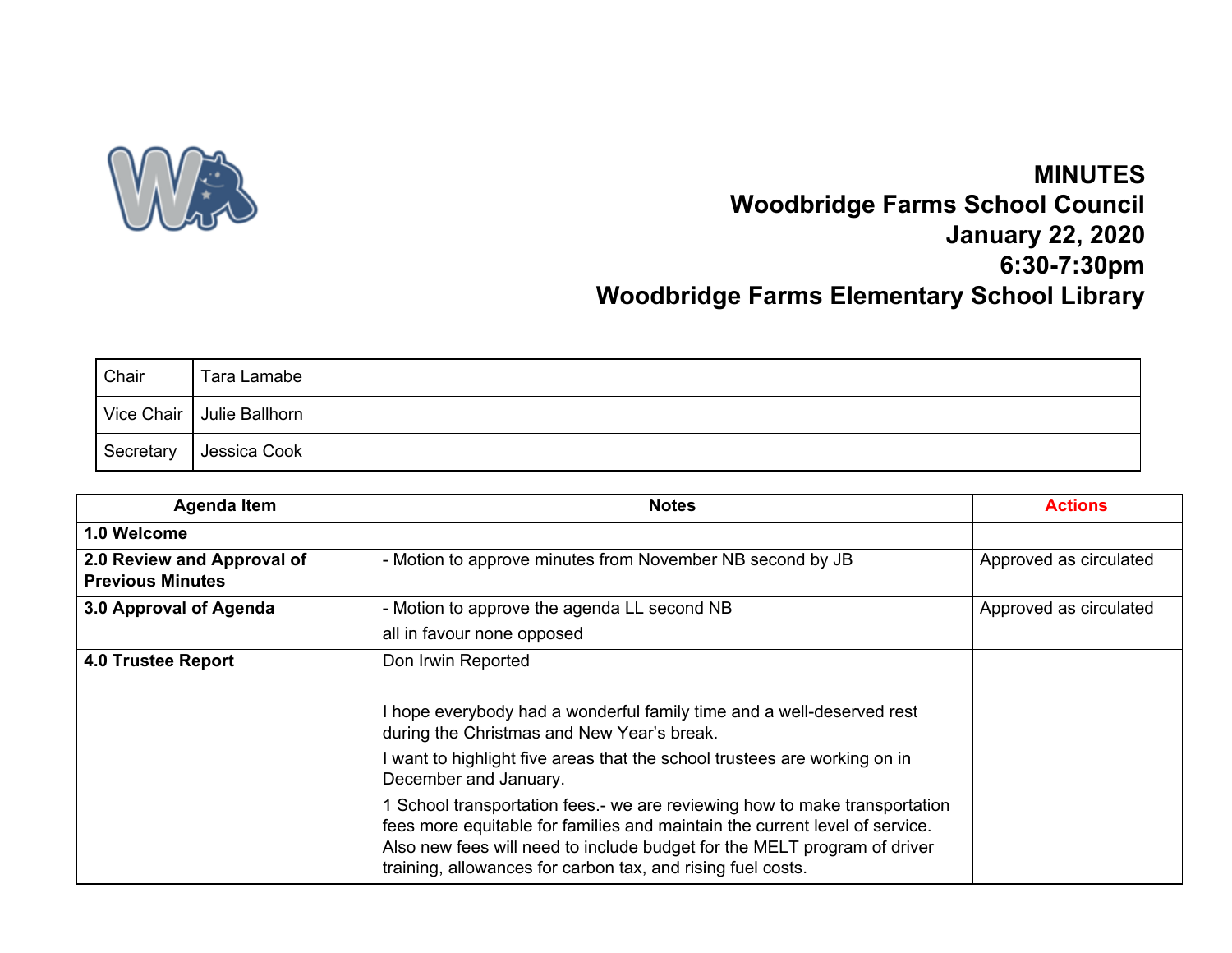|                   | 2 Student Capacity Planning - we are reviewing projected future student<br>enrolments and school capacity in Sherwood Park and Fort Saskatchewan<br>and processes for public input and discussion.                                                  |  |
|-------------------|-----------------------------------------------------------------------------------------------------------------------------------------------------------------------------------------------------------------------------------------------------|--|
|                   | 3. Finalization of the 2020 / 2021 District Calendar.                                                                                                                                                                                               |  |
|                   | 4. Combined 2018/2019 Results Review and Education Plan.- The overall<br>district accomplishments are excellent and above the provincial averages on<br>the Provincial Achievement Tests in Grades 3, 6, and 9 and on Diploma<br>Exams in Grade 12. |  |
|                   | 5. Kindergarten Registration starts February 1. See the Elk Island Public<br>Schools website - EIPS.ca for all the details. All registration can be<br>completed on line.                                                                           |  |
|                   | Questions? / Comments / Suggestions - please email (preferred) or phone<br>me at 587 986 3900.                                                                                                                                                      |  |
|                   | Don Irwin                                                                                                                                                                                                                                           |  |
|                   | <b>Trustee</b>                                                                                                                                                                                                                                      |  |
|                   | <b>Sherwood Park</b>                                                                                                                                                                                                                                |  |
| 5.0 School Report | Andy Cunningham & Teri Pearn presented:                                                                                                                                                                                                             |  |
|                   | Fee structure for this year and next year                                                                                                                                                                                                           |  |
|                   | resounding approval from parents regarding current amount of school fees.                                                                                                                                                                           |  |
|                   | reconvene march for next year fee schedule                                                                                                                                                                                                          |  |
|                   | terri pearn                                                                                                                                                                                                                                         |  |
|                   | midpoint review of how we are meeting the accountability pillar all<br>information can be found on the school website                                                                                                                               |  |
|                   | teachers get to go this sunday to spend 5k on books at indigo.                                                                                                                                                                                      |  |
|                   |                                                                                                                                                                                                                                                     |  |